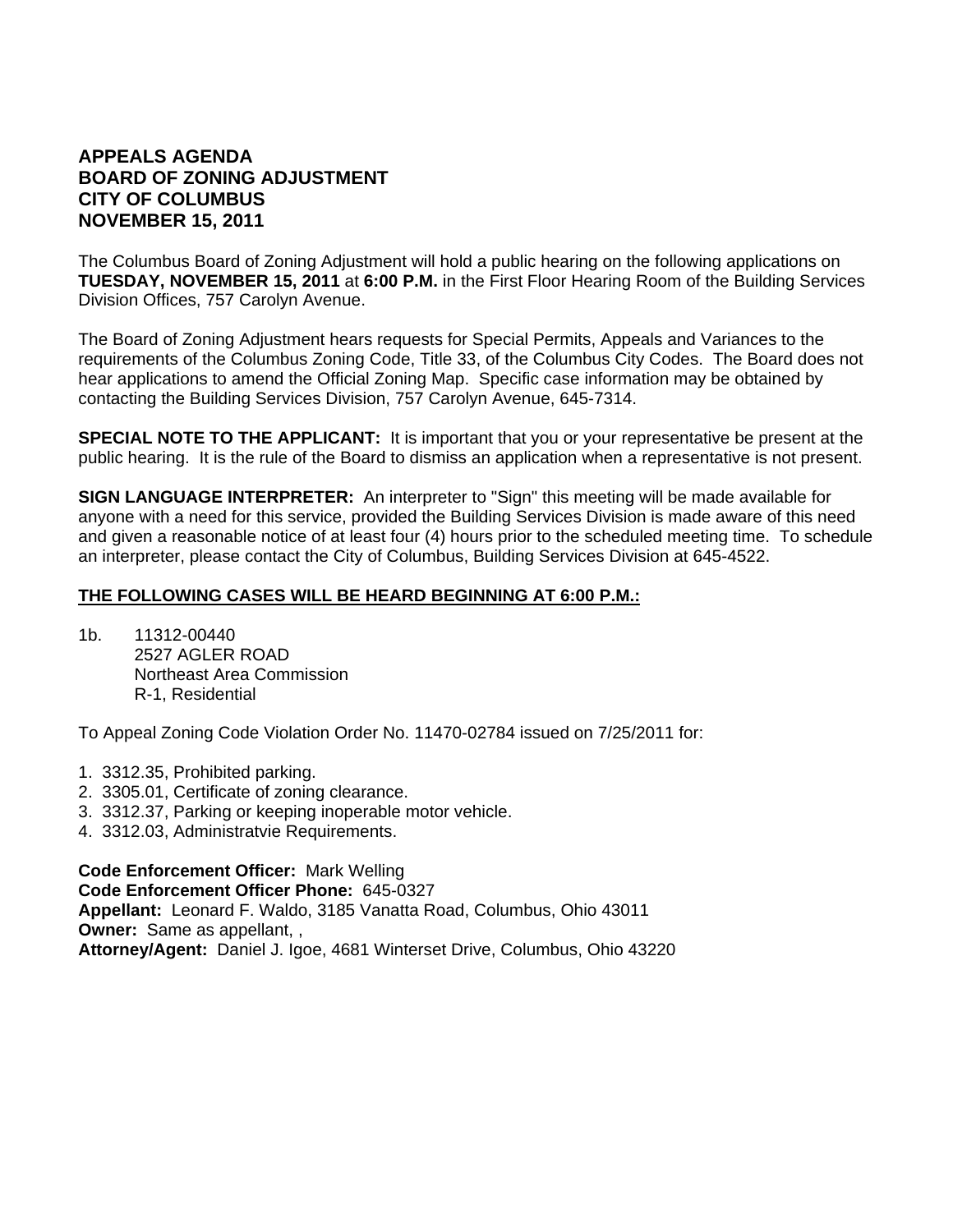# **APPEALS AGENDA BOARD OF ZONING ADJUSTMENT CITY OF COLUMBUS NOVEMBER 15, 2011**

The Columbus Board of Zoning Adjustment will hold a public hearing on the following applications on **TUESDAY, NOVEMBER 15, 2011** at **6:00 P.M.** in the First Floor Hearing Room of the Building Services Division Offices, 757 Carolyn Avenue.

The Board of Zoning Adjustment hears requests for Special Permits, Appeals and Variances to the requirements of the Columbus Zoning Code, Title 33, of the Columbus City Codes. The Board does not hear applications to amend the Official Zoning Map. Specific case information may be obtained by contacting the Building Services Division, 757 Carolyn Avenue, 645-7314.

**SPECIAL NOTE TO THE APPLICANT:** It is important that you or your representative be present at the public hearing. It is the rule of the Board to dismiss an application when a representative is not present.

**SIGN LANGUAGE INTERPRETER:** An interpreter to "Sign" this meeting will be made available for anyone with a need for this service, provided the Building Services Division is made aware of this need and given a reasonable notice of at least four (4) hours prior to the scheduled meeting time. To schedule an interpreter, please contact the City of Columbus, Building Services Division at 645-4522.

#### **THE FOLLOWING CASES WILL BE HEARD BEGINNING AT 6:00 P.M.:**

1a. 11312-00450 2527 AGLER ROAD Northeast Area Commission R-1, Residential

To Appeal Zoning Code Violation Order No. 11470-02784 issued on 7/25/2011 for:

- 1. 3312.35, Prohibited parking.
- 2. 3305.01, Certificate of zoning clearance.
- 3. 3312.37, Parking or keeping inoperable motor vehicle.
- 4. 3312.03, Administratvie Requirements.

**Code Enforcement Officer:** Mark Welling

**Code Enforcement Officer Phone:** 645-0327 **Appellant:** Edward Fetters, 6927 St. Rt. 229, Marengo, Ohio 43334 **Owner:** Leonard F. Waldo, 3185 Vanatta Road, Columbus, Ohio 43011 **Attorney/Agent:** Phillip Lehmkuhl, Esq., 101 N. Mulberry Street, Mt. Vernon, Ohio 43050